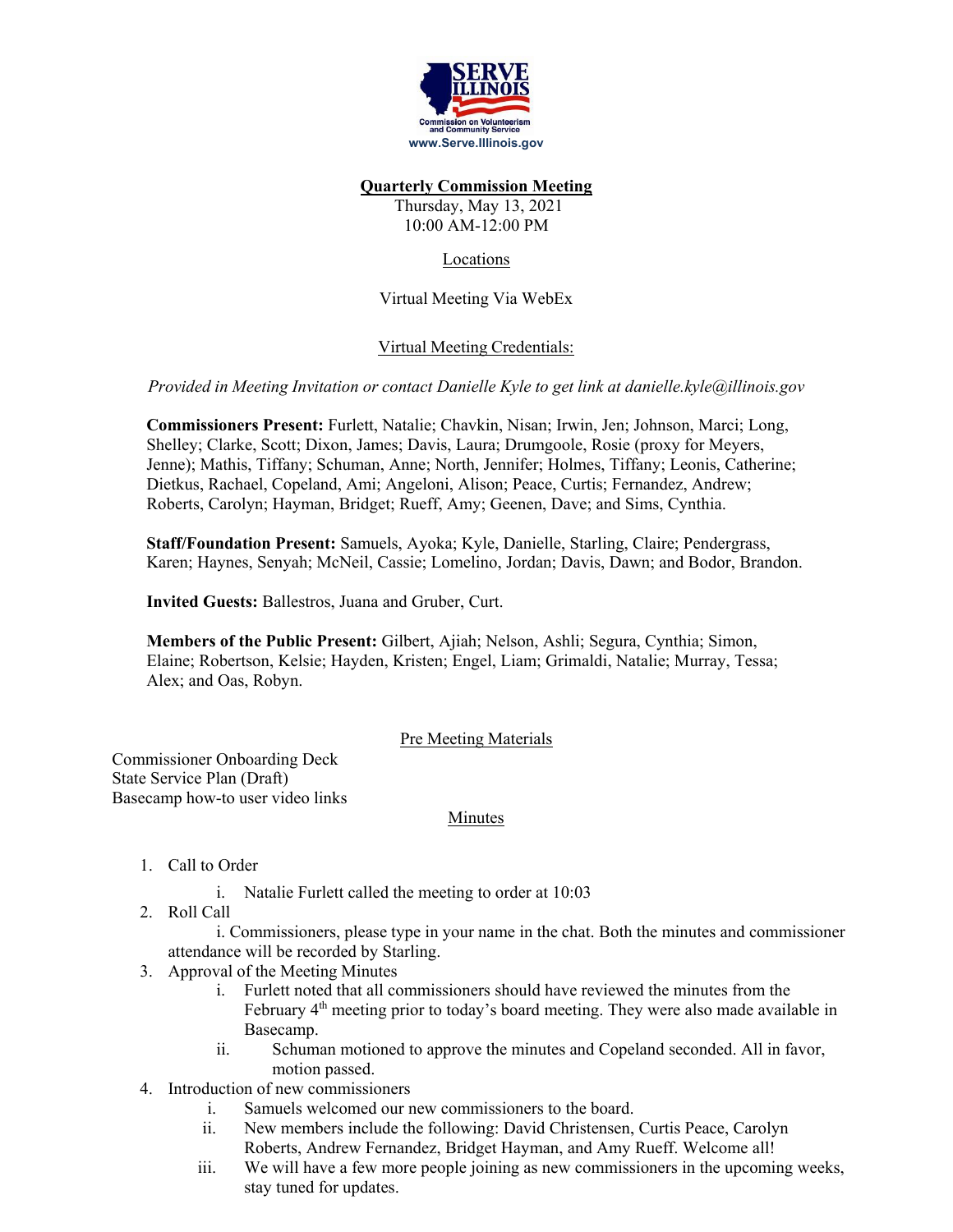- 5. IDPH Vaccine Ambassadors
	- i. Juana Ballestros, Manager, Community Public Health Outreach, gave a brief overview and presentation of the Illinois COVID-19 Ambassador program. IDPH is calling on all Illinoisans to help prevent the spread of COVID-19 and share crucial information about COVID-19 as volunteer community ambassadors. Sign up if you haven't already! Ambassadors are already representing all 102 Illinois counties, but there is still room for more!
	- ii. More information about the program is available on the IDPH website. An email with information and links necessary to sign up will be sent out soon to commissioners and will be made available on Basecamp.
- 6. AmeriCorps Agency Updates
	- i. Irwin gave an update on the AmeriCorps Agency. Irwin noted that the White House is still in the process of identifying a potential CEO, and they have also nominated three potential board members for AmeriCorps with more nominations to come.
	- ii. No updates on the American Rescue Plan at this time. Each of the programs in the agency has submitted their spend plan to the Office of Management and Budget and are awaiting approval for the plans. Once approved, that information will be further communicated.
		- a. There is an expectation to increase AmeriCorps member living allowance and funds will also be used to make service more accessible and inclusive by increasing diversity, cultural experiences, and the number of AmeriCorps members in communities. There is a page on the website with posted updates as well.
	- iii. Irwin highlighted the Civilian Climate Corps as well and how our programming intersects with the notion of a Civilian Climate Corps. More information is available on the AmeriCorps website as well.
	- iv. The agency has been embarking on developing a strategic planning process as well. This will be updated and they anticipate in will be ready February 2022. Right now, they are in the stage of collecting information through engagement sessions with stakeholders.
		- a. There has been 8 sessions so far with each state commission and these are being held by region. They are also holding sessions with other programs, such as AmeriCorps Seniors and AmeriCorps VISTA program sponsors. The next phase will engage other stakeholders, likely commissioners. More information will be forthcoming. These sessions may be starting in June or July.
	- v. The Midwest regional office is hiring more staff, 3 new portfolio managers and a senior portfolio manager, which will increase the capacity of their office.
	- vi. Irwin briefly went over AmeriCorps VISTA awarding and expansions as well. Recently, they just awarded a new VISTA project to South Suburban Community Services. They will be recruiting for six members and will be focusing on workforce development. They will be starting toward the end of the summer, likely August.
		- a. They also have increased the capacity of the Illinois Association of Free and Charitable Clinics. They have expanded their summer associate cohort so they can have more resources to focus on vaccine support and education.
	- vii. Additionally, the AmeriCorps VISTA concept paper last round for fiscal year of 21 is due on June  $1<sup>st</sup>$ . If any organizations are interested, please reach out to Jen Irwin. The next concept paper date will happen in October and that will be for projects in FY 22.
- 7. Serve Illinois Foundation report
	- i. Foundation President Bodor gave an update on the Serve Illinois Foundation. Currently, the foundation has six board members and are looking to expand, likely to at least seven members in order to avoid a tie in any voting instances. The by-laws call for 7-13 members.
	- ii. In terms of IRS review and examination, we have submitted everything necessary and are just waiting to hear back.
	- iii. The foundation has also signed an agreement with Perkins Coie Law Firm, who will be providing support to the commission.
		- a. There was a question in the chat regarding the foundation by-laws and whether or not they specify a number ratio of commissioners versus non-commissioners.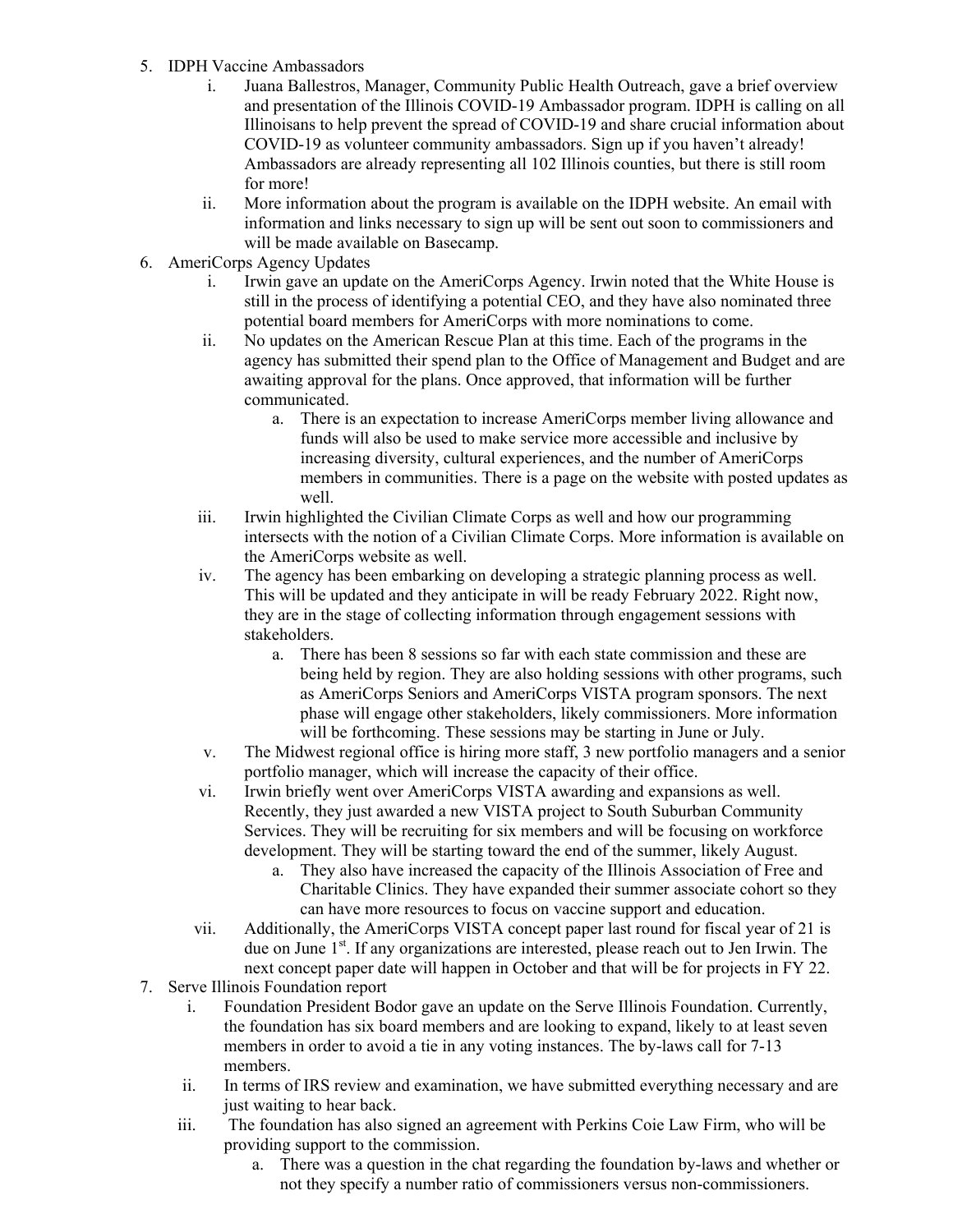Bodor noted that at least half of the foundation board must also be commissioners.

- b. Chavkin asked that if it was possible to have by the next commission meeting a profile of the kind of commissioners that the foundation is seeking and a process by which nominations can be submitted. Bodor noted that this would be a good idea and accomplishable with that timeline.
- c. Mathis had a question regarding how the commission can receive funds from the foundation, noting that there has been issues previously with the overall approval process. She suggested that there needs to be clearer guidelines in terms of what the foundation's money is and what has been given to the foundation for holding onto. Bodor noted that they are working on these guidelines currently and making sure to keep funds separate and organized with various subaccounts. Funds are no longer being comingled.
- d. Samuels pointed out that we have been in works with IDPH legal to make sure that we have a very comprehensive MOU. This will talk about what the foundation does and who it serves.
- 8. Committee Reports
	- a. Executive Committee (Commissioner Retreat: Starved Rock, September 2021)
		- 1. Chavkin noted that the executive committee would like to discuss the tradition of bringing back the commissioner retreat at this time. The retreat was unable to happen last year due to COVID-19.
		- 2. This year, we want to focus on working together and convening the last week of September moving slightly into the first week of October at Starved Rock. Commissioners will be reimbursed for travel and the lodging will be covered as well.
		- 3. Please block these dates out for now, which would be Sept. 29-Oct.  $1<sup>st</sup>$ . The dates will be confirmed at a later time with approval for gatherings and in person accommodations at Starved Rock.
	- b. AmeriCorps Committee
		- 1. Davis gave an overview of the AmeriCorps committee. The committee is currently working on recommendations for FY 21 funding. A special meeting is coming up on June  $2<sup>nd</sup>$  on the topic. An invitation has already been sent out to commissioners, please reach out if you did not receive one.
		- 2. The committee is also assessing the current grant applications with an evaluation matrix that is being constantly adjusted in order to better capture the priorities of AmeriCorps and Serve Illinois in a given year (improving equity, diversity, and inclusion). Additionally, the committee is working to improve efficiently and reduce the complexity of the process to make it more transparent and objective.
	- c. Strategic Planning (State Service Plan)
		- 1. Copeland shared a PowerPoint going over the mission and vision of Strategic Planning committee and the Illinois State Service Plan, which details the goals and progress of the committee through various metrics.
	- d. Recognition
		- 1. Mathis noted that our recognition events include the Governor's Hometown Awards and the Volunteer Governor's Service Awards. Both of these events work to highlight the great work of volunteers and communities working together across the state.
		- 2. During these times, applications are coming in and the committee is focusing on continuing to update and look at the application process to make sure it is clear and is reflective of what we are asking of our applicants.
		- 3. Social media has been a great reflection of this celebration of our volunteers and we have had an increase in commission interest because of these posts. Additionally, this representation is necessary for who we are and what we do. Bodor noted that our recognition events are also great for bringing in corporate sponsorships as well and solicit private funds to amplify the work of the commission.
	- e. Public Policy
		- 1. Furlett noted this is a new committee, and it was voted into creation at the last commissioner's retreat in 2019 and is starting now.
		- 2. This committee is a great opportunity for us to think about how we leverage our support from local officials in order to raise the profile of volunteerism in Illinois. If anyone is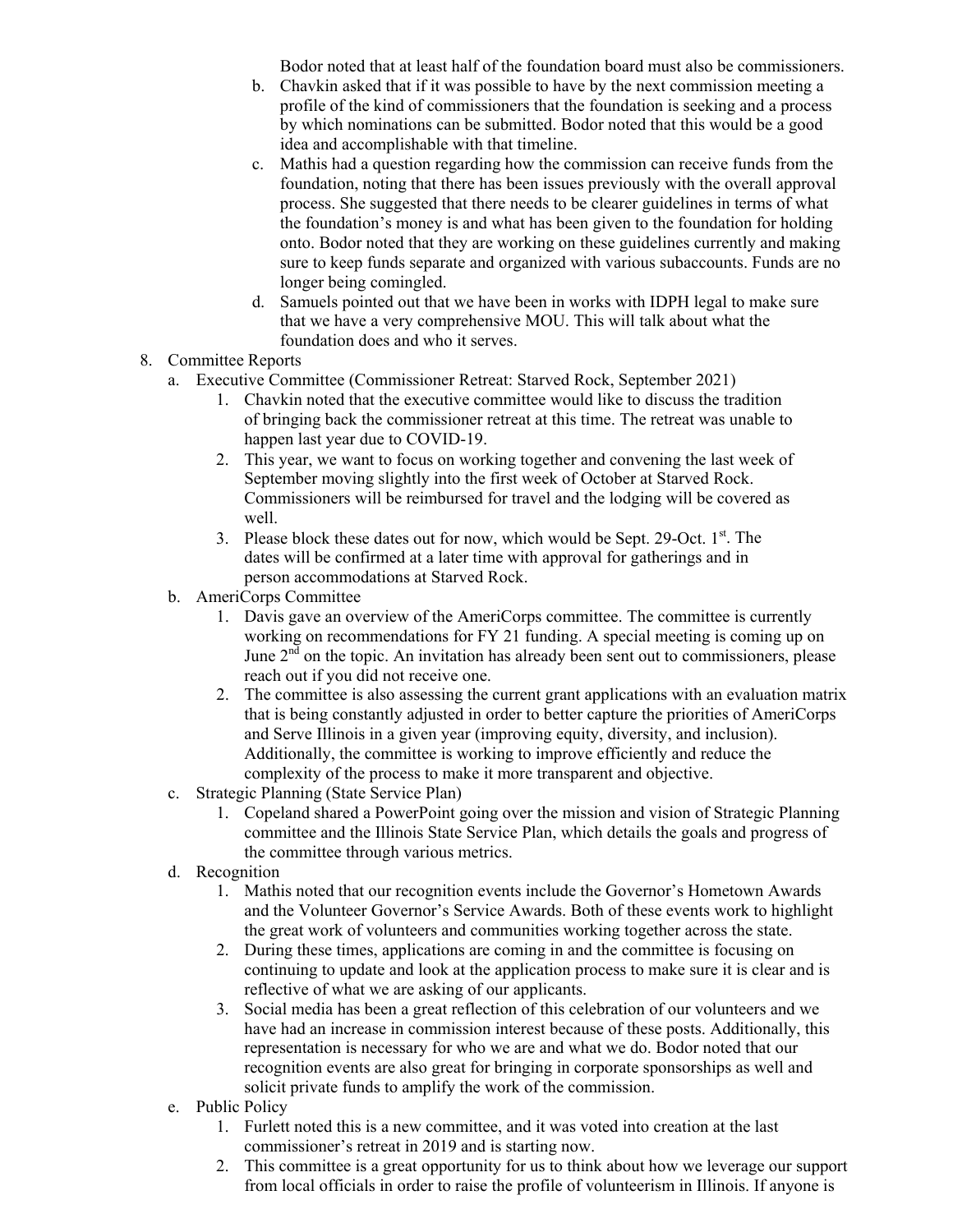interested, please join the committee, as it needs more members.

- 3. The committee will monitor what is going on in Springfield in order to keep us informed and to help guide our actions. The committee, headed by Steve Solomon, will also support both the staff and the commission.
- f. Governance and Finance
	- 1. Clarke stated that the committee has met recently on a few different occasions to discuss various ways to improve operations of the commission.
	- 2. Items discussed at these meetings included an increase in training for staff and members on the open meetings act and ethics laws, improve documentations of meetings and commission activities, recommendations on improvements of internal routines and controls of the foundation, and discussion of budget and staffing levels of the commission.
	- 3. In upcoming meetings, they will focus on the transition to in-person meetings, review by-laws for possible changes (the committee is required to review the by-laws every 2 years), and orientation for new commissioners.
- g. Public Relations (Paul Gregory Media Branding Presentation)- Cathy Leonis
	- 1. Leonis noted that we have been working with PGM to assist with social media work in recruitment and engaging in rebranding the commission and Serve Illinois. We want Serve Illinois to be a household name!
	- 2. Curt Gruber, brand strategist with PGM, gave a brief overview of our partnership with the company. Gruber noted they have been working on developing our brand and elevating the profile of volunteerism in the State of Illinois. PGM conducted interviews to gauge perspectives at both the local and national level. We are looking to implement the following: Mission Statement, Vision Statement, Implementation Statement, Defined Brand Archetypes, Defined Brand Pillars, a Positioning Statement, and a Promotional Tagline.
		- a. Serve Illinois Tagline- Addressing Needs, Connecting Neighbors, and Advancing Together.
		- b. PDF information regarding the above information is available on Basecamp under "Meeting Docs".
- 9. Executive Director Report
	- i. Samuels gave a brief report on our current staffing structure. Our colleague Michelle Hanneken is still on extended leave through at least September  $1<sup>st</sup>$ , 2021.
		- a. Additionally, our training coordinator position has been posted. This position will be in Springfield.
		- b. The commission also has a vacancy available for a program officer, which will hopefully be positioned in Chicago. More information to come.
	- ii. Both Senyah Haynes and Cassie McNeil are assisting us in terms of board support and marketing, social media, and website support.
		- a. Additionally, we are also looking to have two contractors through IDPH to assist with fiscal operations, and two ASC interns if we are funded, to assist with data management and performance reporting.
		- b. We also have a volunteer services coordinator position available that will work with managing strategic partnership and volunteer opportunities throughout the state.
	- iii. Samuels gave a brief overview of the recent Governor's Hometown Awards event, and noted that we have dramatically increased our media coverage on the event for this year. For the Governor's Service Volunteer Awards, we are looking to have the event on November  $10<sup>th</sup>$ , but need to look at event availability for the time. The event will be in Springfield.
	- iv. The commission does plan to apply for the AmeriCorps VISTA program for the October  $1<sup>st</sup>$  deadline. We are interested in a having a hub site for AmeriCorps VISTA in the state of Illinois. Also, we are looking to get our final numbers for competitive level funding. By the time we have our June  $2<sup>nd</sup>$  meeting, we will have that information made available.
		- a. We are planning on having a Program Director's Launch in July 2021 and the National Service Opening Day on October 19<sup>th</sup> in Springfield.
		- b. Additionally, Samuels is working to meet commissioners in person as time